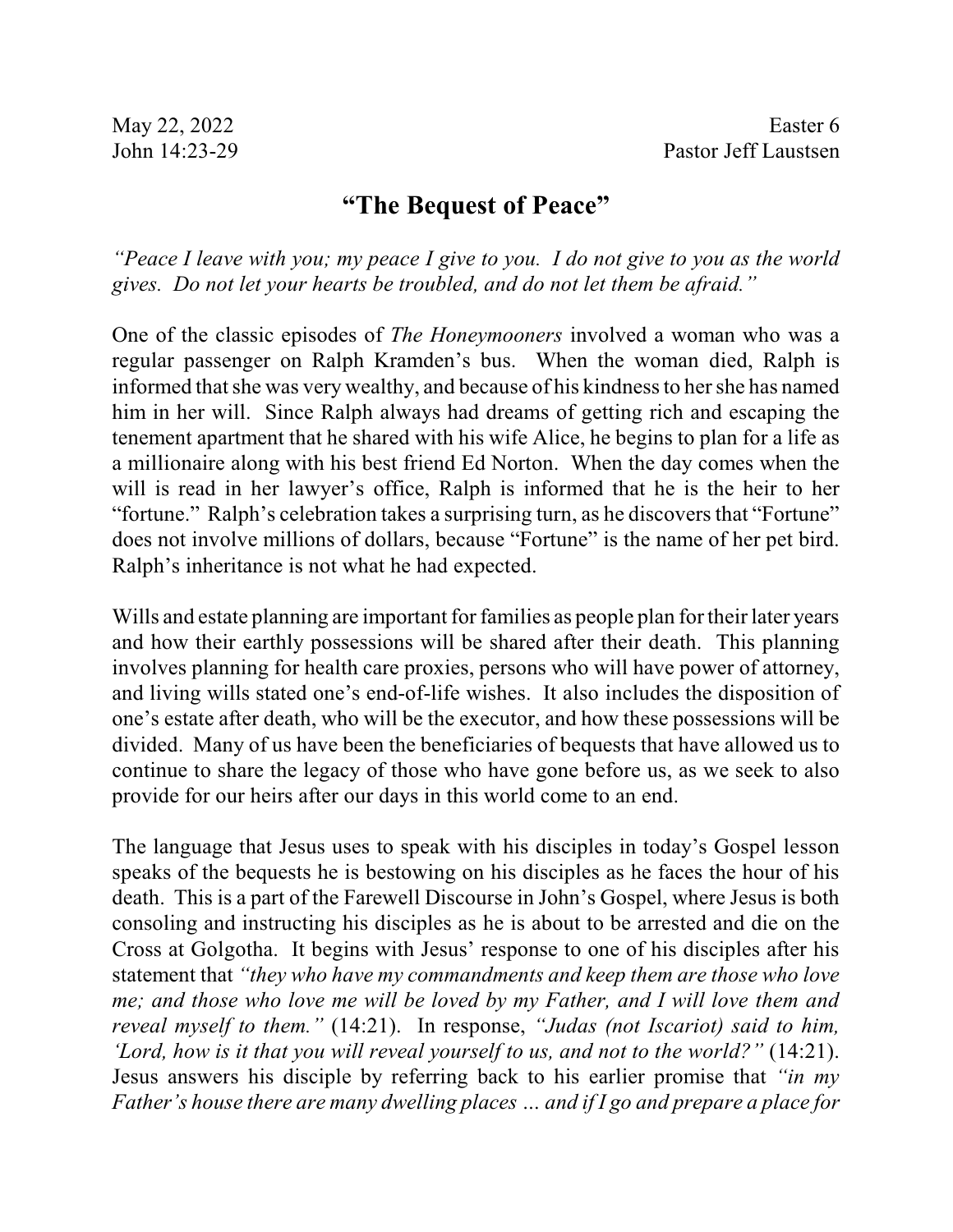*you, I will come again and will take you to myself, so that where I am, there you may be also* "(14:2-3). When the disciples live in love and thereby keep Jesus' word, they will experience the love of God, and it is through that love that they will also experience the indwelling of God and Jesus: *"Those who love me will keep my word, and my Father will love them, and we will come to them and make our home with them."* (14:23). To love Jesus is to live with God and Jesus, to enter into relationship with them, to be home in the abiding presence of the Lord (*"If you keep my commandments, you will abide in my love, just as I have kept my Father's commandments and abide in his love."* – 15:10). The revelation of God in Jesus is explicitly linked to the community'slove of Jesus and God'slove for them: *"For God so loved the world that he gave his only Son, so that everyone who believes in him shall not perish but shall have eternal life.* "(3:16). The abiding presence of God and Jesus with the community is thus both the foundation and the result of the community's love.

• "When Jesus' disciples follow his own model of love, then, it is possible for relationship with Jesus to extend beyond the first generation of believers. Relationship with Jesus does not depend on physical presence, but on the presence of the love of God in the life of the community. And the love for God is present whenever those who love Jesus keep his commandments, when they continue to live out the love that Jesus showed them in his own life and death." – Gail O'Day.

Jesus continues his words of consolation and instruction to his disciples with the phrase *"I have said these things to you"* (14:25), which occurs repeatedly in the Farewell Discourse as a transitional sentence both to draw together earlier teachings and to introduce a new teaching (*"I have said these things to you to keep you from stumbling."* – 16:1). AsJesus has shared hisinstructions *"while I am still with you,"* he again promises that *"the Advocate, the Holy Spirit, whom the Father will send in my name, will teach you everything, and will remind you of all that I have said to you."* (14:26). Ezekiel had foretold a time when God would dwell with the redeemed people in the new covenant community (*"My dwelling-place shall be with them; and I will be their God, and they will be my people."* – Ezekiel 37:27), and Jesus had promised earlier in the Farewell Discourse that *"I will ask the Father, and he will give you another Advocate, to be with you forever."* (14:16). This promise of divine indwelling is fulfilled in the gift of the Holy Spirit by which God dwells with Jesus' disciples; *"God's dwelling in Jesus' disciples after the resurrection is a genuine present sharing in heavenly life that is the Father's house."* (Francis Martin and William M. Wright IV). Jesus emphasizes the continuity between what Jesus teaches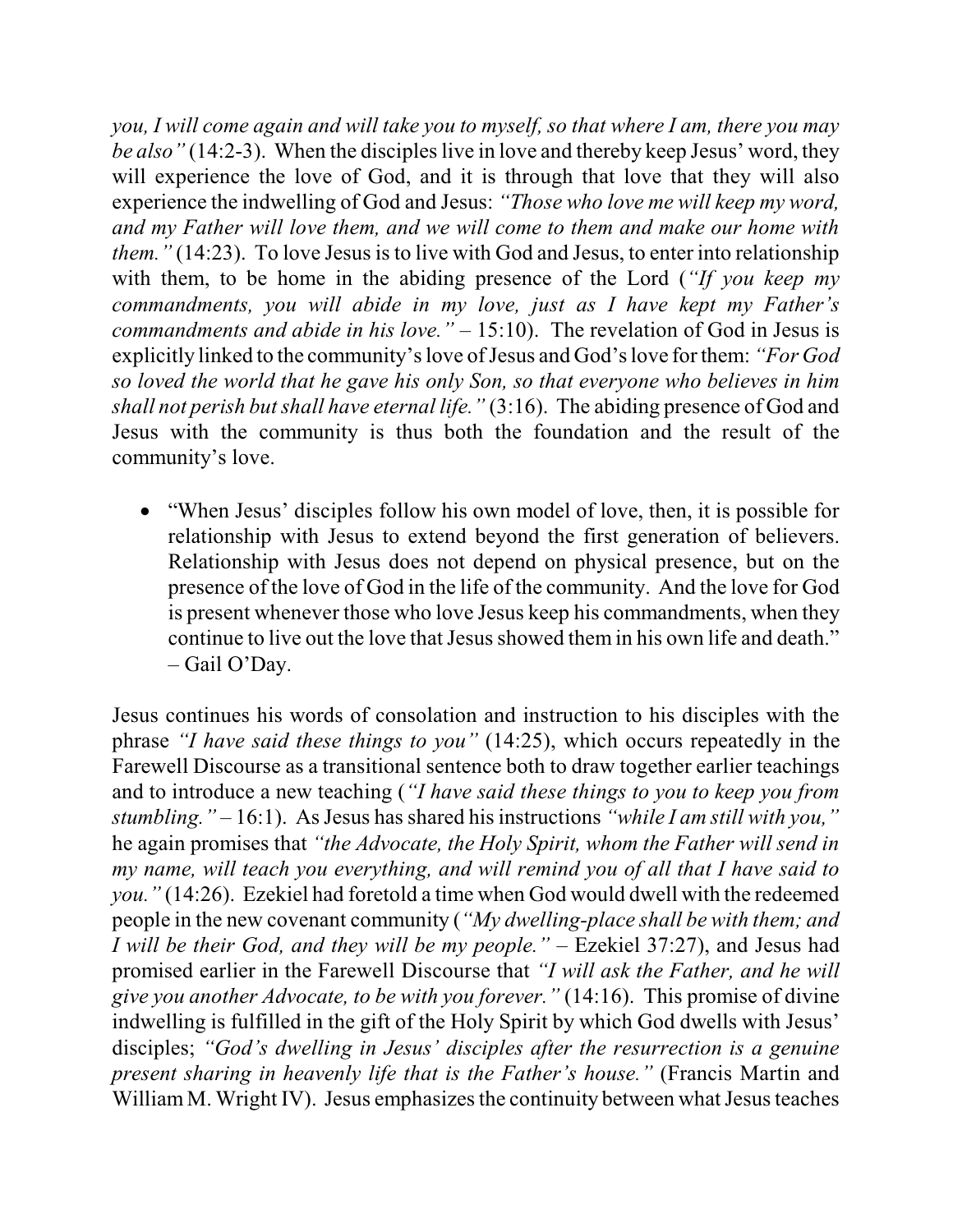while he is present and what the Paraclete will teach when he is absent. The phrase "to remind" (*hypomimnesko*) occurs only here in John, but a related word "to remember" (*mimneskomai*) occurs in other parts of the Fourth Gospel:

- "After he was raised from the dead, his disciples remembered that he had said this; and they believed the scripture and the word that Jesus had spoken." – 2:22.
- · "His disciples did not understand these things at first; but when Jesus was glorified, then they remembered that these things had been written of him and had been done to him." $-12:16$ .

The Advocate (*Paraclete*) does not teach new things but keeps Jesus' own teachings alive in the post-resurrection community. It isthrough the presence of the Holy Spirit that Jesus will continue to be present with his disciples; *"Jesus moves his disciples beyond the present moment in which they are living into a future that is grounded in the certitude of the resurrection and the gift of the Spirit."* (O'Day).

Jesus' words of assurance to his disciples now contain a new promise: the gift of Jesus' peace: *"Peace I leave with you; my peace I give to you. I do not give to you as the world gives. Do not let your hearts be troubled, and do not let them be afraid."* (14:27). In the Old Testament, "peace" (*shalom*) was a conventional word used in leave-taking (*"Then Eli said, 'Go in peace; the God of Israel grant the petition you have made to him.'"* – 1 Samuel 1:17), but Jesus is not simply saying farewell to his disciples with this type of peace. Jesus makes it explicitly clear that it is *my* peace (*Eirene*) that he is sharing with them, and that this peace is not the same as the world gives peace. His gift of peace is the gift of *shalom* that only God can give, a peace that signifies more than the absence of conflict; *"it is a profound sense of well-being; it is the kind of peace which the world cannot give, but can only come from God"* (Elizabeth Johnson). In the context of Jesus' death, "to leave" (*aphiemi*) takes on the meaning of a bequest; peace is the inheritance that Jesus bestows on those who are heirs of God's promises through their baptism into the death and resurrection of Christ. Jesus has earlier promised that *"I will not leave you orphaned; I am coming to you"* (14:18), because they will abide in the peace of Jesus (*"I have said this to you, so that in me you may have peace."* – 16:33). The peace that Jesus offers is not the world's peace – neither the false promise of security (*"They have treated the wound of my people carelessly, saying, 'Peace, peace,' when there is no peace."* – Jeremiah 6:14), nor the end of conflict. The peace that Jesus gives is *his* peace, a peace that derives from the heart of Jesus' life. The peace of Jesus is *"the*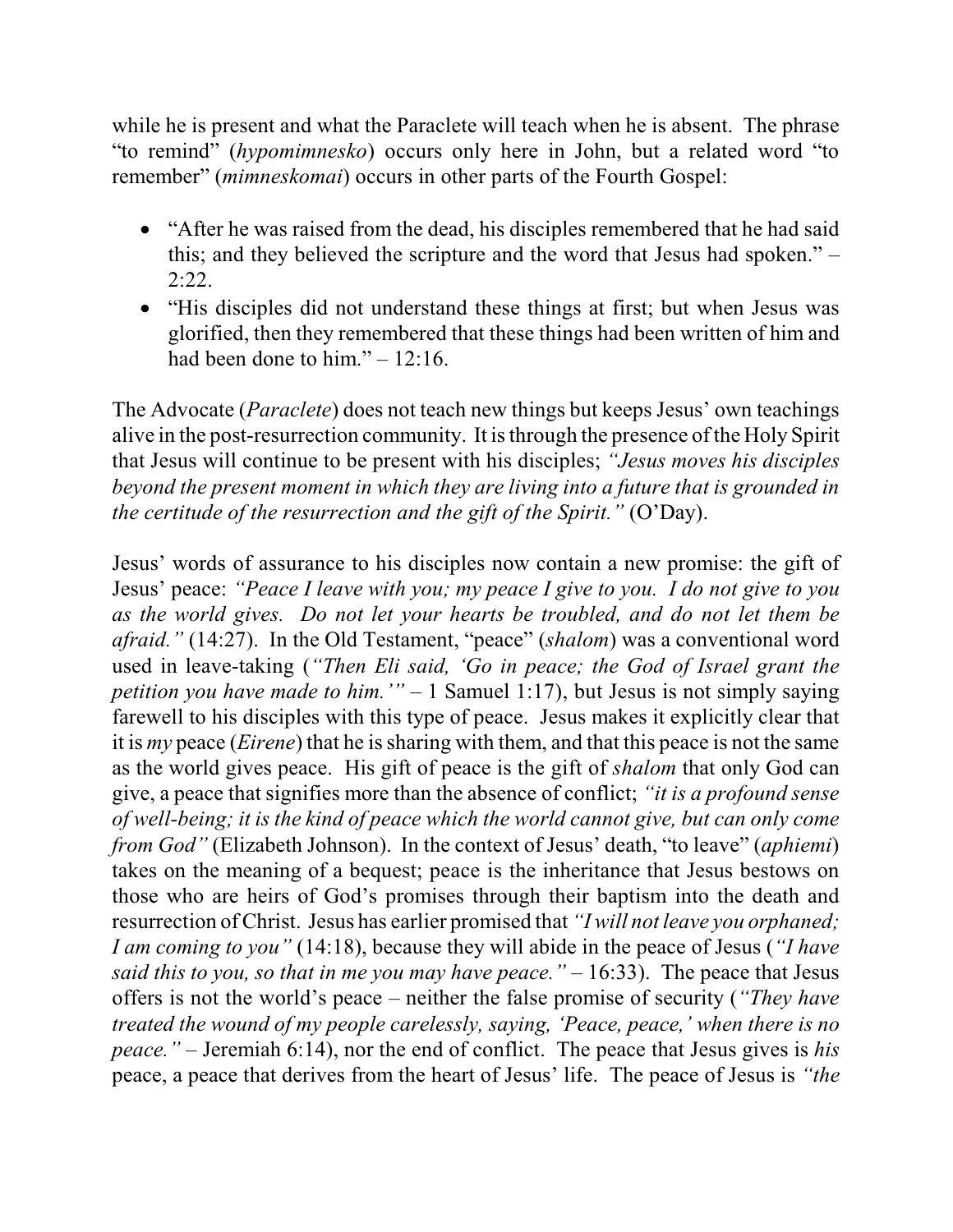*all-embracing sphere of his life, his love, [and] his joy."* (O'Day). The gift of peace that rests at the centre of Israel's eschatological hopes in now available in Jesus:

- "How beautiful upon the mountains are the feet of the messenger who announces peace, who brings good news, who announces salvation, who says to Zion, 'Your God reigns.'" – Isaiah 52:7.
- "For the mountains may depart and the hills be removed, but my steadfast love shall not depart fromyou, and my covenant of peace shall not be removed, says the LORD, who has compassion for you." – Isaiah 54:10.
- "He shall cut off the chariot from Ephraim and the warhorse from Jerusalem; and battle bow shall be cut off, and he shall command peace to the nations; his dominion shall be from sea to sea, and from the River to the ends of the earth." – Zechariah 9:10.

The promise of Jesus' peace is not an occasion from complacency; *"do not let them be afraid (deiliato)* " calls the disciples to find strength to face the new circumstances in which Jesus' departure places them. Jesus calls his disciples to a confident, trusting faith and promises them the peace that comes from obeying the Father and knowing God's love. It is the peace of God that drives out fear: *"There is no fear in love, but perfect love casts out fear; for fear has to do with punishment, and whoever fears has not reached perfection with God."* (1 John 4:18).

· "It is a very comforting and pleasing word that he leaves them. It does not consist of cities and castles or of silver and gold; it is peace, the greatest treasure in heaven and on earth. He does not want his disciples to be fearful and mournful; he wants them to have true, beautiful, and long-for peace of heart." – Martin Luther.

As Jesus has earlier encouraged his disciples to *"not let your hearts be troubled"* (14:1), he again addresses the reality of his departure and what that will mean to the disciples he will leave behind. Jesus asks his followers to look at their understanding of the nature and meaning of love in their relationship with Jesus: *"If you loved me, you would rejoice that I am going to the Father, because the Father is greater than I."* (14:28). Do the disciples love only for their own benefit, or do they love for Jesus' benefit as well? If they can be generous with their love, then they will rejoice. This reminds them also of Jesus' earlier promise that speaks to the necessity of his departure: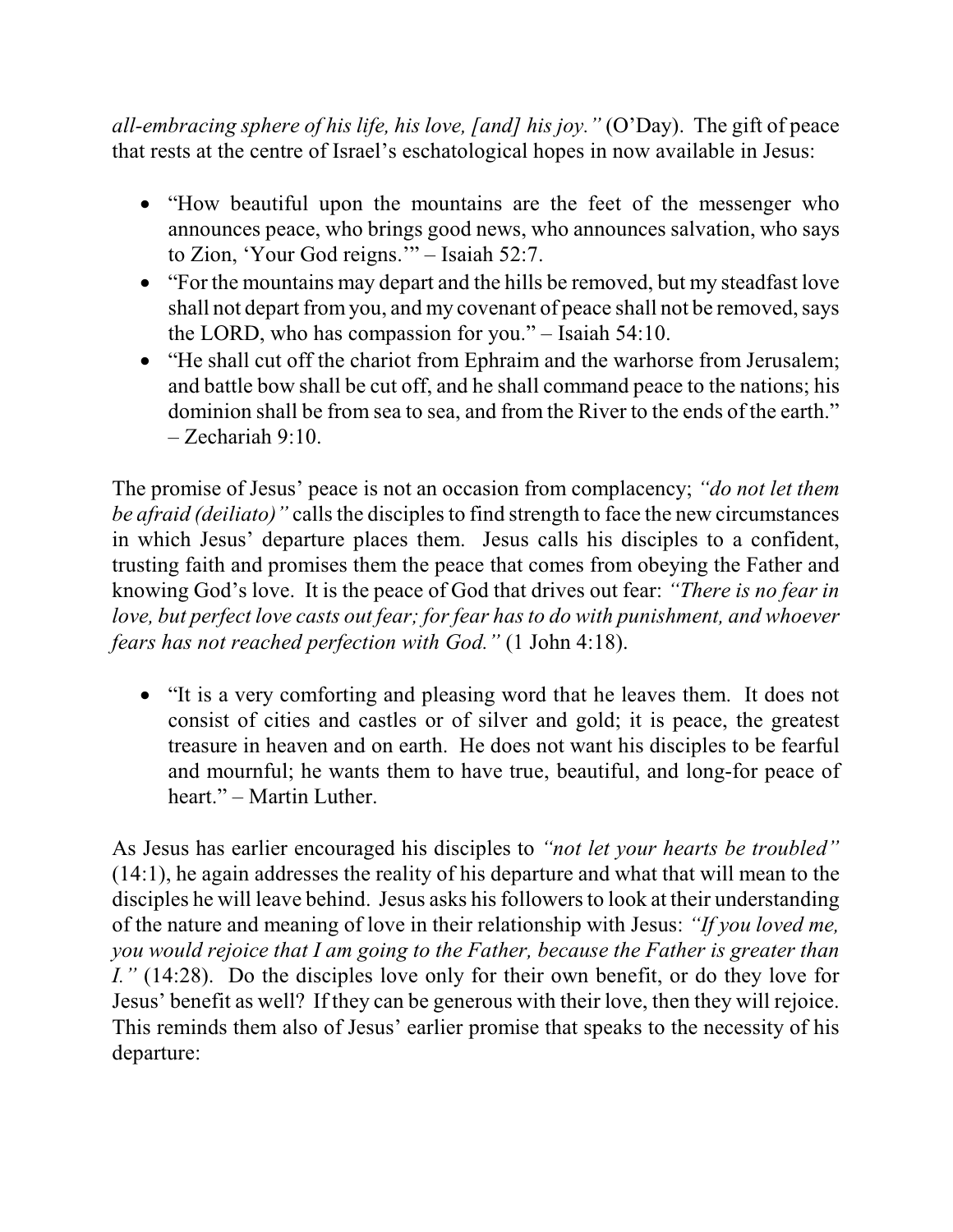• "In my Father's house there are many dwelling places. If it were not so, would I have told you that I go to prepare a place for you? And if I go and prepare a place for you, I will come again and will take you to myself, so that where I am, there you may be also."  $- 14:2-3$ .

When Jesus states that *"the Father is greater than I,"* he is referring to God as the one who sent Jesus, the incarnate Word, into the world to do God's work (*"And the Word became flesh and lived among us, and we have seen his glory, the glory as of a father's only son, full of grace and truth."* – 1:14). As the one sent by God, Jesus cannot be greater than the one who sent him (*"Very truly, I tell you, servants are not greater than their masters, nor are messengers greater than the one who sent them."* – 13:16). All of Jesus' life and ministry is to make God known; for *"no one has ever seen God. It is God the only Son, who is close to the Father's heart, who has made him known.*" (1:18). Jesus' reminder of the Father's greatness is a reminder that Jesus' life is all about God, not about himself; *"It is a cause for rejoicing when Jesus returnsto the Father, because his revelation of the character of God his completed."* (O'Day). Jesus wants his disciples to recognize that the events of the hour belong to his revelation of God and so are an occasion for faith: *"And now I have told you this before it occurs, so that when it does occur, you may believe."* (14:29).

• "The Spirit assures us that we are never abandoned, even in the midst of the loss, pain, and sorrow that are part of life in this broken world. The Word who became flesh and lived among us continues to make his home with us, even as he prepares our eternal dwelling with God." – Johnson.

An important aspect of estate planning is providing for our loved ones after our death, especially if we die suddenly or prematurely. Jesus' words assure his disciples that the bequest of peace he bestows on them will provide them with the strength, hope, and love that will sustain and guide them throughout their lives after his departure. This is the inheritance that our Lord bestows on all who have been reborn as children in Holy Baptism, in which we are *"given a new birth into a living hope through the resurrection of Jesus Christ from the dead"* (1 Peter 1:3). The apostle's letter was written to a community that had been disinherited; they had lost their homes, their family connections, their occupations, and all that had given them their identity because of their confession of Jesus Christ as Lord. The letter is written to encourage them and to remind them that while they may have suffered loss, what they have gained is of far greater value; for in baptism, they have been" built *into a spiritual house, to be a holy priesthood, to offerspiritualsacrifices acceptable to God through*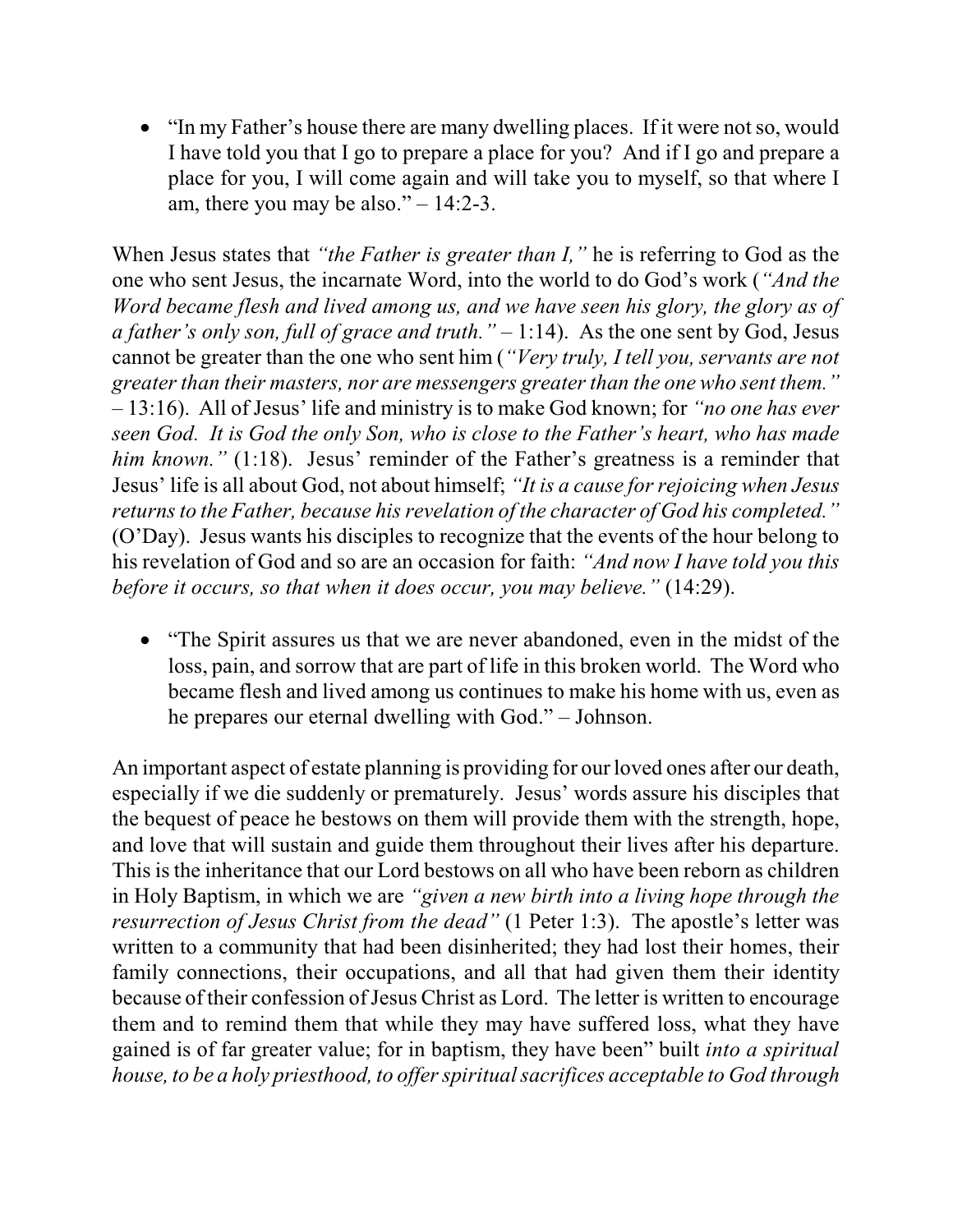*Jesus Christ."* (2:5). In their baptism into the death and resurrection of Jesus Christ, they have received an identity that no one can take away from them:

• "But you are a chosen race, a royal priesthood, a holy nation, God's own people, in order that you may proclaim the mighty acts of him who called you out of darkness into his marvelous light. Once you were not a people, but now you are God's people; once you had not received mercy, but now you have received mercy." $-2:9-10$ .

As God's beloved children, we have been born anew *"into an inheritance that is imperishable, undefiled, and unfading, kept in heaven for you*" (1:4). We have the blessed assurance that all of God's blessings will be always ours, offering *"strength for today and bright hope for tomorrow,"* assuring us that because we are God's children that we will abide in the *"peace of God, which surpasses all understanding, will guard your hearts and your minds in Christ Jesus."* (Philippians 4:7). We are heirs of an inheritance that offers the greatest security, peace, love, and confidence, for it is an inheritance that is bequeathed to us by the God who so loves us that he gave his only Son so that we might know that now and always we are children of God:

• "See what love the Father has given us, that we should be called children of God; and that is what we are. The reason the world does not know us is that it did not know him. Beloved, we are God's children now; what we will be has not yet been revealed. What we do know is this: when he is revealed, we will be like him, for we will see him as he is. And all who have this hope in him purify themselves, just as he is pure." $-1$  John 3:1-3.

One of the greatest joys and privileges of my service as an ordained minister is presiding at services of Holy Baptism. I gather with parents, godparents, family and friends for a celebration of the new child with whom they have been blessed, as we baptize them a child of God and a member of the Body of Christ. These loving parents will do everything possible to provide for their children so that they may live happy and healthy lives and enjoy the abundance of God's blessings; in bringing their children to the waters of baptism, they are assuring these new sisters and brothers in Christ that they will be heirs of the peace of Christ that will comfort and assure them, the presence of the Holy Spirit that abides with us always, and the bequest of God's blessed love that will abide with us through the days of our lives and unto everlasting life. As we are heirs to our family legacies, we are also heirs of the legacy that God